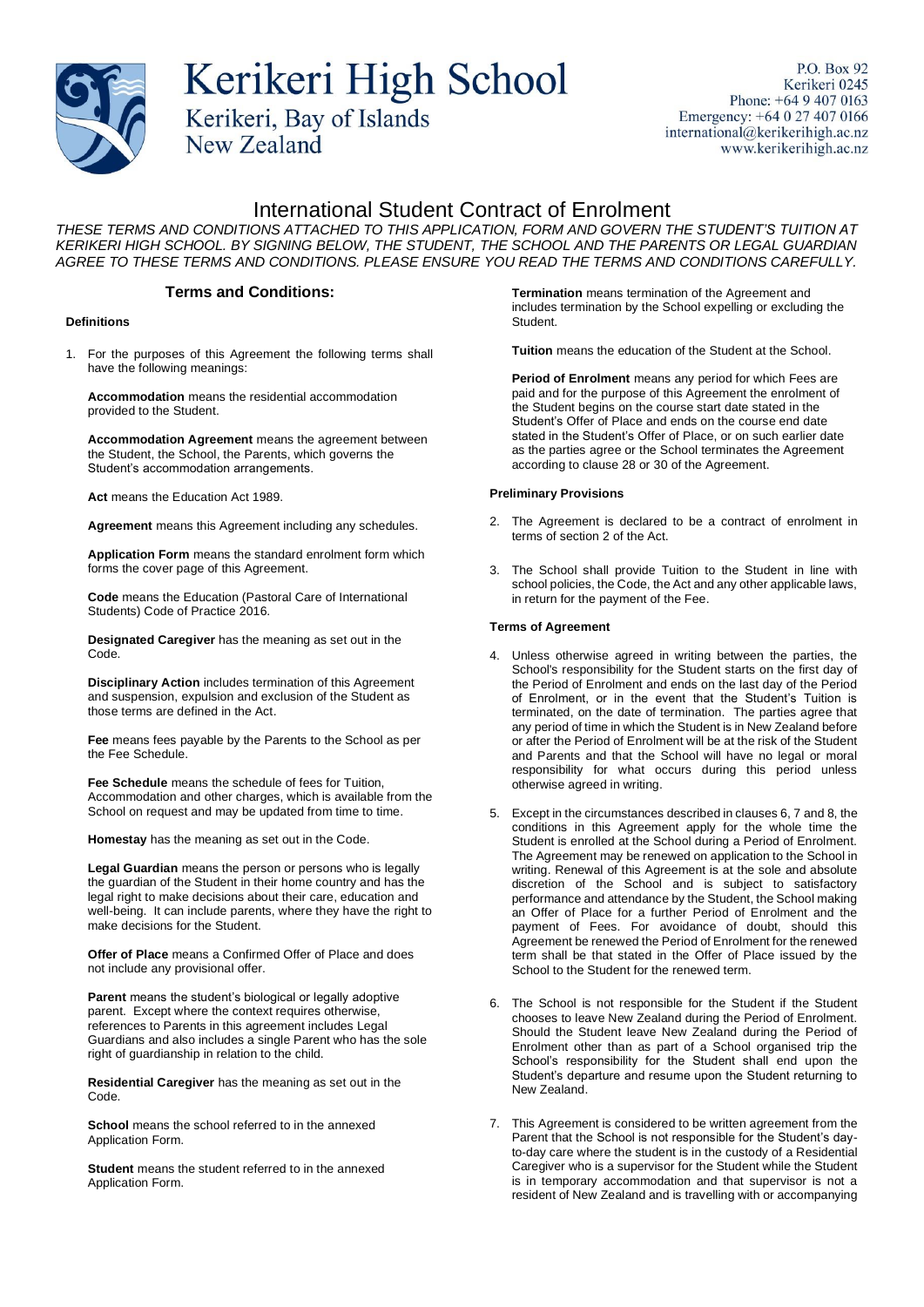the Student for the purpose of supervising them during the Period of Enrolment.

- 8. The School is not responsible for the Student's day-to-day care where the Student is in the custody of a person approved by the Parent as part of a transfer-of-care arrangement during enrolment made in accordance with the Code.
- 9. During the Period of Enrolment the Student must keep the School reasonably informed of their whereabouts including if the Student intends to leave New Zealand during the Period of Enrolment.

#### **Accommodation**

- 10. The Parents and Student agree that no changes to accommodation arrangements will be made without the prior written agreement of the School.
- 11. The Parents and the Student agree that this Agreement is subject to and conditional on the School being satisfied that the Student has appropriate accommodation arrangements in place and, where applicable, an Accommodation Agreement or Designated Caregiver Agreement being entered into by all relevant parties.
- 12. The Parents authorise the principal of the School to inform the Residential Caregiver (whether or not arranged through the school) of all matters and information required to be provided to the Parents and agree to appoint the Residential Caregiver in New Zealand to receive such information in place of the **Parents**

#### **Immigration and Insurance**

- 13. The Parents and Student agree to comply with the visa requirements as set out in the Immigration Act 2009, and any visa conditions applicable to the Student's stay in New Zealand. The Parents and Student understand that the School has an obligation to report any breaches of the visa requirements to the appropriate immigration authority.
- 14. The Student must maintain an up-to-date visa as stipulated by Immigration New Zealand.
- 15. The Parents agree that it is a condition of enrolment that the Student has current and comprehensive travel and medical insurance. Where insurance in not arranged by the School, the Parents will provide the School with evidence of the relevant insurance policy. If appropriate evidence is not provided, the School may organise insurance it considers appropriate and pass on this cost to the Student or Parents.
- 16. The Parents agree they have read the policy details for the Student's travel insurance policy and any other relevant information provided by the insurer from time to time and:
	- (a) accepts all exclusions that apply to the insurance policy and
	- (b) agrees that where the school arranges insurance on behalf of the Parents, the Parents have disclosed all medical conditions to the School that may affect insurance cover.
- 17. The Parents agree to cover any costs for the Student that are excluded by the Student's travel insurance policy and are not otherwise covered by publicly funded medical services in New Zealand. For the avoidance of doubt, the Parents agree that the School is not responsible for any costs incurred on behalf of the Student that are excluded by the Student's travel insurance policy or not covered by publicly funded medical services in New .<br>Zealand.

#### **Fees**

18. The Fee must be paid to the School in advance of each Period of Enrolment or as otherwise directed by the School. The

Parents and the Student agree to comply with School policies regarding the payment of the Fee.

19. If Tuition is terminated by the School during a Period of Enrolment, any refund of the Fee applicable to that Period of Enrolment will be assessed according to the refund policy which is annexed to this Agreement as Schedule Three, as updated by the School from time to time.

#### **Information, Warranties and Acknowledgements**

- 20. The Parents agree to provide the School with educational, medical, financial, or other information relating to the wellbeing of the Student as may be requested from time to time by the School. If the Parents provide misleading information or fail to disclose information about the Student to the School, such that the School has to change or modify the level of Tuition or Accommodation required by the Student, the School may charge the Parents such fees as required to adequately compensate for such extra requirements. For avoidance of doubt, the obligation to disclose information continues during the term of this Agreement and the Parents must notify the School of any changing conditions in relation to the Student.
- 21. The Student and the Parents confirm that:
	- (a) The Student does not suffer from any medical condition or behavioural condition (including mental health conditions and allergies) that may negatively impact on the health, safety or education of the Student or any other student at the School, except as disclosed on the Application Form;
	- (b) The Student does not have any medical or other special needs that require extra support, except as disclosed in the Application Form;
	- (c) The Student has never been charged with or convicted of any crime, or the subject of other proceedings before any court, except as disclosed in writing on the Application Form;
	- (d) All information in the Application Form is true and correct to the best of their knowledge and belief.
- 22. The Parents and Student acknowledge that:
	- (a) The School may obtain at any time from any person or organisation any information it requires to process and/or accept the Student for admission to the School or to perform or complete any of the other purposes under this Agreement. The Parents and the Student authorise any such person to release to the School any personal information that person holds concerning the Student and/or Parents.
	- (b) If the Student and/or Parents fail to provide any information requested in relation the Students admission to the School, the School may be unable to process the Student's application.
	- (c) This Agreement is conditional at all times on the Student having accommodation in New Zealand which complies with the Code. If this condition is unable to remain fulfilled, then this Agreement will be at an end.
	- (d) Personal information of the Student and/or Parents collected or held by the School is provided and may be held, used and disclosed to enable the School to process the Student's eligibility to receive Tuition at the School and Accommodation.
	- (e) The Parents agree that where the Student lives in a School approved Homestay, this Agreement is subject to an Accommodation Agreement being entered into by the School and the Parents. Where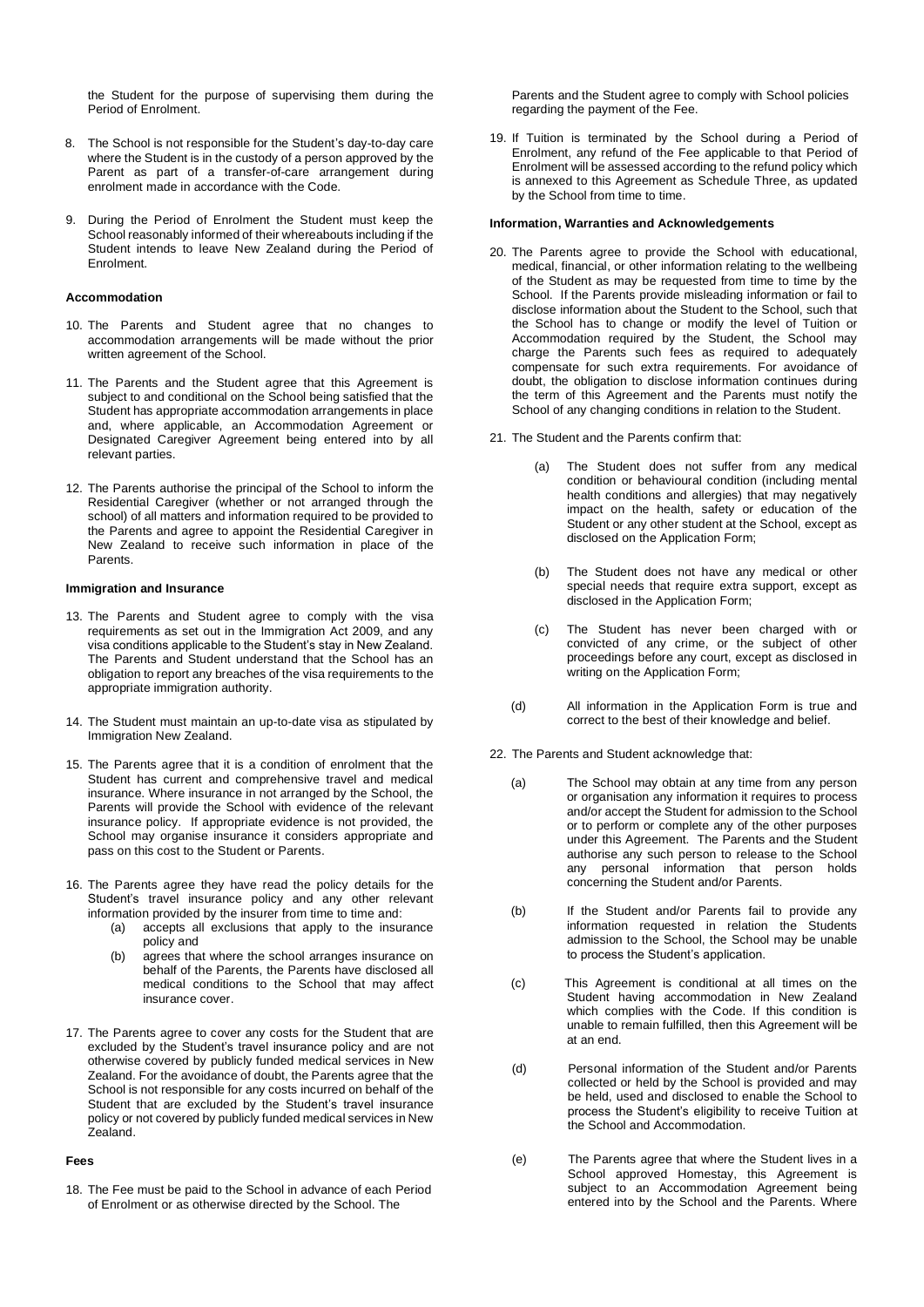the Student lives with a Designated Caregiver, this Agreement is subject to a Designated Caregiver Agreement being entered into by the School, the Parents and the Designated Caregiver. In either case, a breach by the Student of the Accommodation Agreement or of the Designated Caregiver Agreement will be considered to be a breach of this Agreement.

- (f) All personal information provided to the School is collected and will be held by the School.
- (g) The Student and Parents have the right under the Privacy Act 1993 to obtain access to and request corrections of any personal information held by the School concerning them.
- (h) Under the Privacy Act 1993, any information collected may be provided to education authorities.
- (i) Information relating to the education, health, welfare or safety of the Student, may be released to relevant people outside the School, at the discretion of the School.
- (j) Photographs and videos of the Student may be used for the Student's records and in any publicity material for the School, including social media posts by school staff, unless otherwise agreed in writing by the parties.

#### **Consent**

- 23. The Parents and the Student, who have signed this Agreement appoint and authorise the principal of the School (or such other person as may be appointed by the School to carry out the principal's duties) to:
	- (a) Receive information from any person, authority, or corporate body concerning the Student including, but not limited to, medical, financial, educational or welfare information;
	- (b) Provide agreements on the Student's behalf in the event of a medical emergency where it is not reasonably possible to contact the Parents.
- 24. The School shall seek specific written agreement of the Parents before the Student, being a student of any age, participates in any activity either organised by the School or by another party which is considered to be an adventure activity or extreme sport or an activity that is organised by the School and requires the Student to stay away from their regular accommodation overnight.
- 25. Except in the circumstances described in clause 24, this agreement is considered to be written agreement of the Parents for any activity organised and/or supervised by the School, including trips and physical activities, regardless of whether agreement is sought from domestic students in relation to the same activity.
- 26. Unless otherwise agreed in writing by the parties, this Agreement is considered to be written agreement for leisure travel or stays organised and supervised by the Student's Residential Caregiver where the travel is within New Zealand for a period of not more than seven days and does not result in the Student missing any scheduled school days.

#### **Conduct, Discipline and Termination**

27. The Student will comply at all times with school policies, the Code and the Act, and the Parents shall work with the School to ensure such compliance. This includes compliance with the School Code of Conduct in Schedule One, including any amendments made by the School during the Period of Enrolment.

- 28. In the event of any breach of this agreement by the Student or the Parents, the School may take any disciplinary step it considers appropriate, including terminating this Agreement, and/or suspending, excluding or expelling the Student and (if applicable) notifying Immigration New Zealand of its decision to terminate the Agreement or to exclude or expel the Student.
- 29. The following actions shall be considered to be breaches of this Agreement which may warrant disciplinary action:
	- (a) Refusal by the Student to obey any reasonable instruction given by any employee or officer of the School during the Period of Enrolment;
	- (b) Any breach of the School Code of Conduct by the Student;
	- (c) Any breach of the Accommodation Agreement or Designated Caregiver Agreement by the Student or Parent;
	- (d) Any act by the Student during the Period of Enrolment that creates a risk to the safety of any person;
	- (e) Any act by the Student during the Period of Enrolment that threatens the education of any other Student;
	- (f) Any breach of clauses 14 or 15 of this Agreement or of the warranties contained in clause 21 of this Agreement;
	- (g) Failure to make payments invoiced according to the Fee Schedule; and
	- (h) Any other breach of this Agreement
- 30. Where appropriate, the School will follow the process set out in the Disciplinary Policy which is annexed to this Agreement as Schedule Two when exercising its disciplinary powers as stated in clause 28 of this Agreement, but nothing in this Agreement shall limit the power of the School to immediately terminate this Agreement or expel or exclude the Student for serious misconduct or to suspend the Student pending investigation if the School concludes that this step is necessary for the purpose of protecting the safety of any person, including the Student.

#### **General Matters**

- 31. No party to this Agreement is liable to the other for failing to meet its obligations under this Agreement to the extent that the failure was caused by an act of God or other circumstances beyond its reasonable control.
- 32. This Agreement shall be construed and take effect according to the non-exclusive laws of New Zealand. In relation to any legal action or proceedings arising out of or in connection with this Agreement the Parents:
	- (a) Submit to the non-exclusive jurisdiction of the Courts of New Zealand; and
	- (b) Agree that proceedings may be brought before any Court including any forum constituted under the Arbitration Act 1908 within New Zealand, and waive any objection to proceedings in any such Court or forum on the grounds of venue or on the grounds that the proceedings have been brought in an inconvenient forum.
- 33. Notices given under this Agreement must be in writing and given to the addresses set out in the Application Form. Those notices sent by post will be considered to have been received ten (10) days after posting.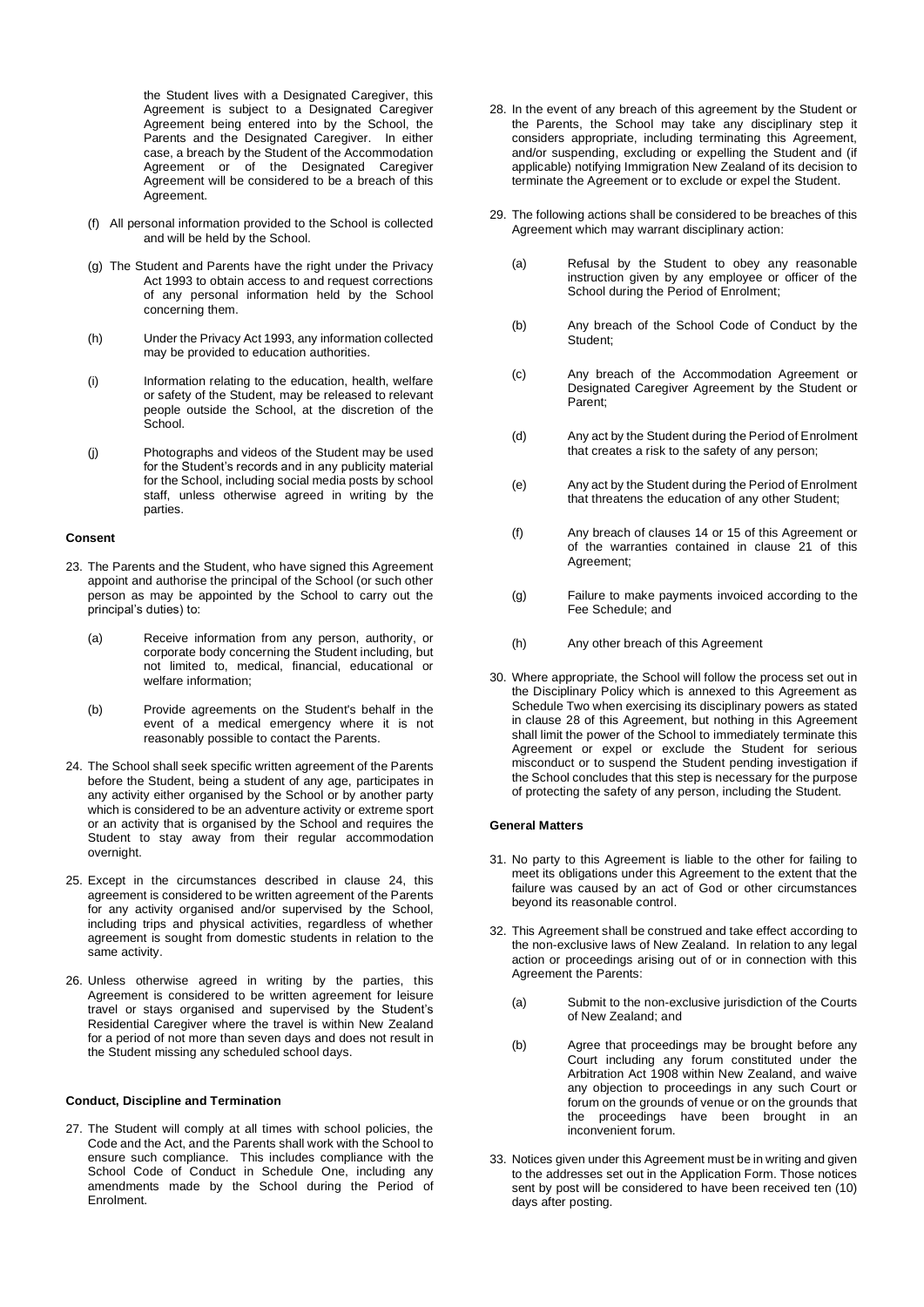- 34. Notices may also be given by sending an email to the email addresses specified in the Application Form and will be considered to have been received twelve (12) hours after it has been sent.
- 35. This Agreement contains the entire understanding between the parties. The terms of the Agreement may only be changed by the School in consultation with the Student, and Parents, except where such change is required by New Zealand legislation or the Code. This Agreement shall continue in force during the Period of Enrolment with the School.
- 36. The School shall at all times comply with the Health and Safety at Work Act 2015.
- 37. Nothing in this Agreement limits any rights that the Parents or Student may have under the Consumer Guarantees Act 1993.
- 38. The parties acknowledge that prior to signing this Agreement, they have had the opportunity to seek independent legal advice about its content and effect.
- 39. This Agreement may be signed in one or more counterparts, each of which when so signed and all of which together shall constitute one and the same Agreement. Delivery of signed counterparts may be delivered by email, facsimile transmission or through an internet service set up for that purpose.
- 40. The parties agree that any dispute in relation to this Agreement will be resolved in line with the Code and the School Policies.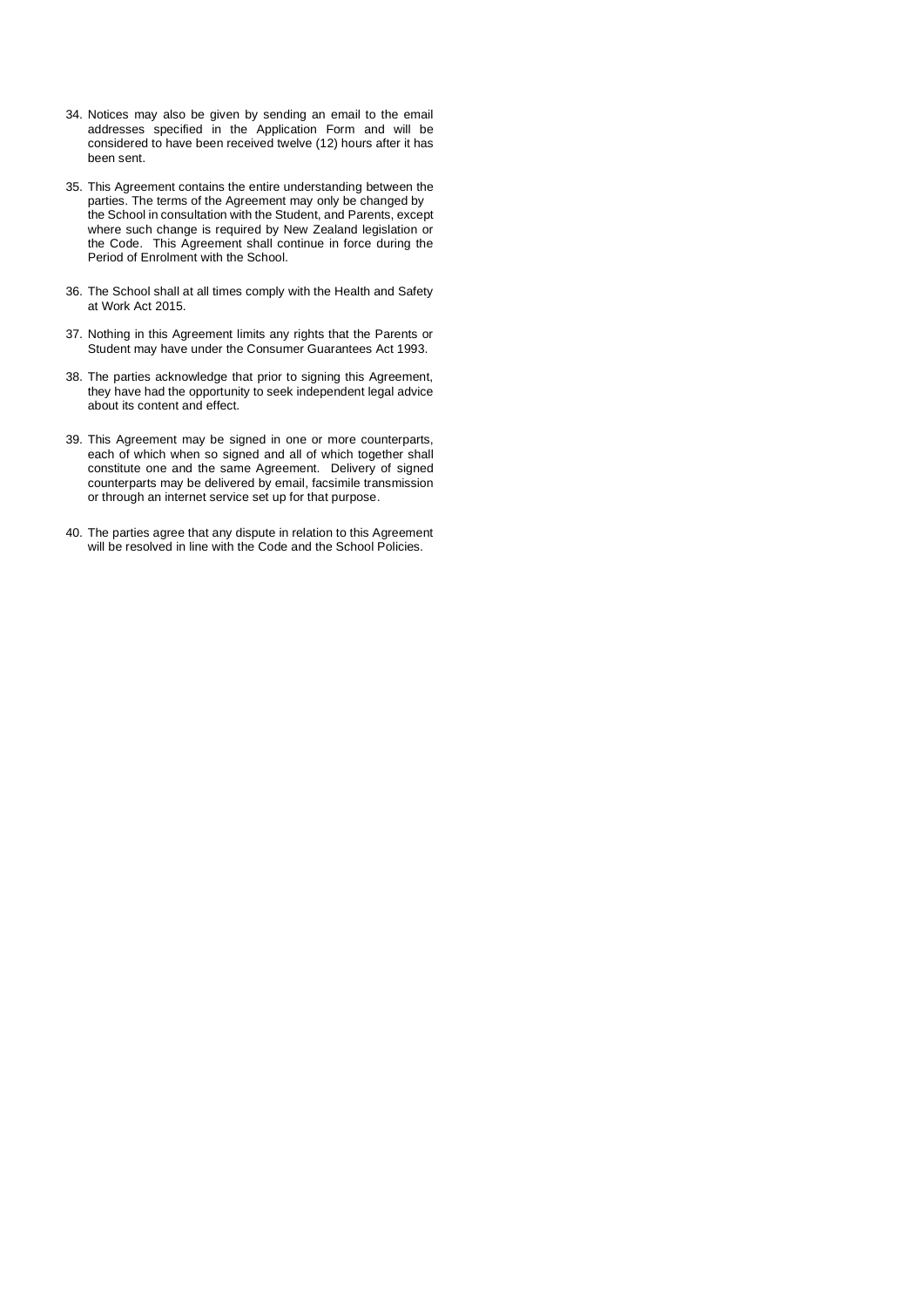# **PARENTS' AND STUDENTS' DECLARATION AND AUTHORISATION**

We declare that the information contained in this application is true and complete. We understand that any false or incomplete information submitted in support of this application may invalidate this application and may result in the withdrawal of an Offer of Place. We agree that we have received sufficient information to make an informed decision about enrolment at the School.

**Key Terms:** This Contract of Enrolment includes provisions:

- (i) that allow the School to discipline the Student, including by expulsion
- (ii) that control and limit the Student's rights of refund when Enrolment ends early<br>(iii) that require the Parents to make full disclosure of all relevant information and
- that require the Parents to make full disclosure of all relevant information and
- (iv) that provide agreement for the School to permit certain activities without further agreement from the Parents.

*This is an important legal document, please read all clauses carefully.*

**By signing this agreement you confirm that all of the information in the application form is true and complete.**

# **SIGNING**

#### **Parents**

By signing below, the Parents (as applicable) confirm that they have read the Agreement and agree to be bound by it in all respects: (please also initial each page of the Agreement, including the schedules)

| Name(s):      |  |
|---------------|--|
| Signature(s): |  |
| Date:         |  |

### **School**

By signing below, the authorised signatory of the School confirms that they are authorised to sign on behalf of the School, and confirms that the School will be bound by the Agreement in all respects:

Name: \_\_\_\_\_\_\_\_\_\_\_\_\_\_\_\_\_\_\_\_\_\_\_\_\_\_\_\_\_\_\_\_\_\_\_

Signature:

Date: \_\_\_\_\_\_\_\_\_\_\_\_\_\_\_\_\_\_\_\_\_\_\_\_\_\_\_\_\_\_\_\_\_\_\_

# **Student**

By signing below, the Student confirms they have read and understood the Agreement and agrees to abide by the Code, School Policies and (to the extent applicable) the Agreement: (please also initial each page of the Agreement, including the schedules)

| Name:      |  |  |
|------------|--|--|
| Signature: |  |  |

Date: \_\_\_\_\_\_\_\_\_\_\_\_\_\_\_\_\_\_\_\_\_\_\_\_\_\_\_\_\_\_\_\_\_\_\_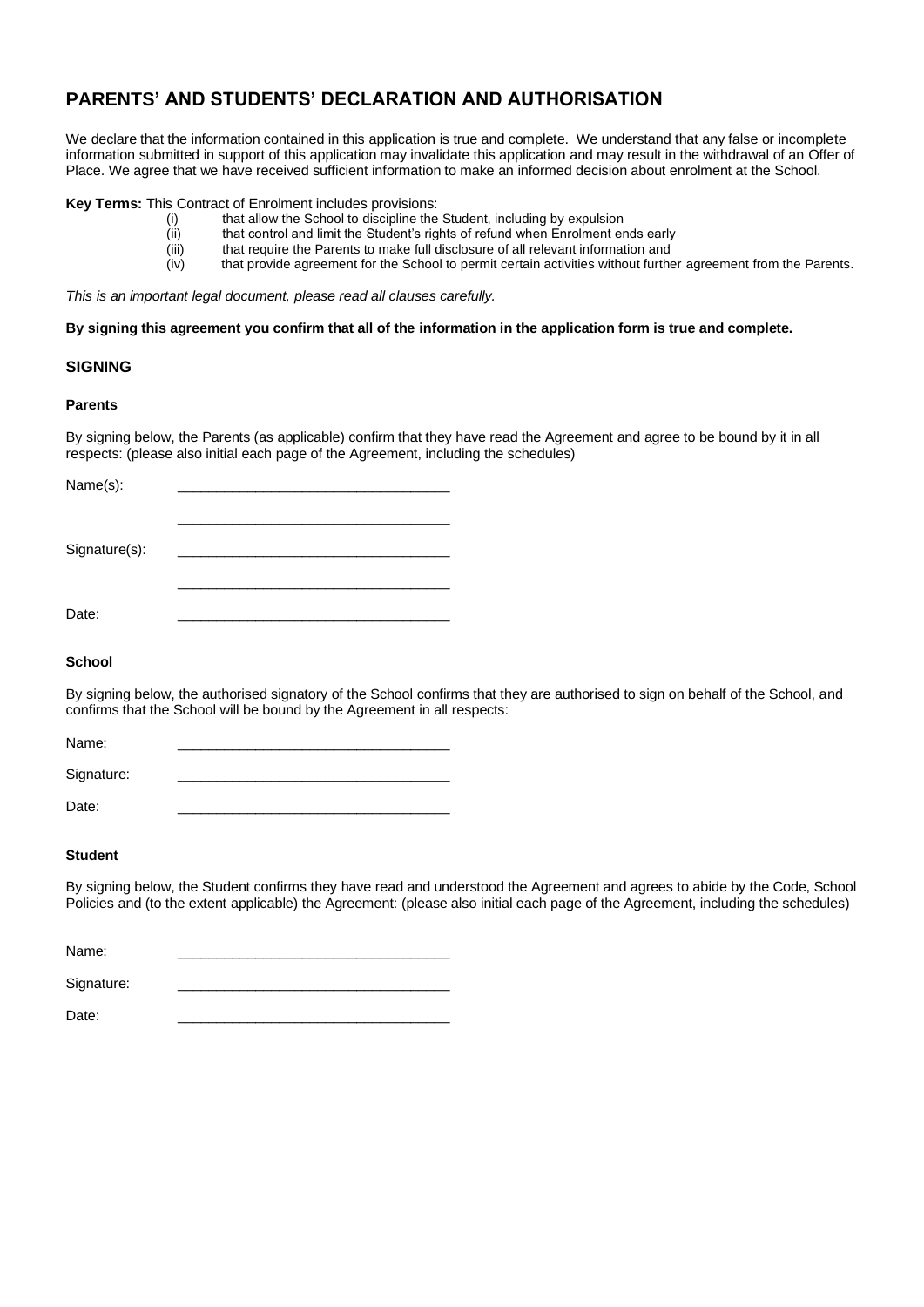# **Code of Conduct**

(Schedule One)

# All international students must agree to the Code of Conduct while enrolled at Kerikeri High School.

 $\Box$ 

- 1. Follow the school behaviour expectations outlined in our WAKA values; We are learners - Whaia te Matauranga Act with respect - Manaaki te tangata Keep ourselves safe - Tiaki tangata Always proud - Kia manawanui
- 2. Obey the school rules.
- 3. Wear the official school uniform or Year 13 dress code.
- 4. Attend Kerikeri High School for at least 80% of the time unless there is an exceptional reason. If I attend less or stop attending, I understand The Director of International Students will contact my Homestay, my parents/guardians and New Zealand Immigration Service.
- 5. Follow the Guidelines in the Cybersafety Acceptable Use Policy For Students (AUP).
- 6. Obey the rules of my Host Family including curfews.
- 7. If I wish to stay away overnight from my Host Family, I understand that I must be supervised by an approved adult. I will complete an International Student Request to Travel Form and give to the International Department staff at least one week before travel for processing and approval.
- 8. Not drive a motor vehicle in New Zealand.
- 9. Not hitch-hike because of the danger.
- 10. Obey New Zealand laws including (but not restricted to) alcohol, tobacco and illegal drugs.
- 11. Notify the International Department of any intention to change address.
- 12. Not request any changes to my host family during term breaks or school holidays except in exceptional circumstances.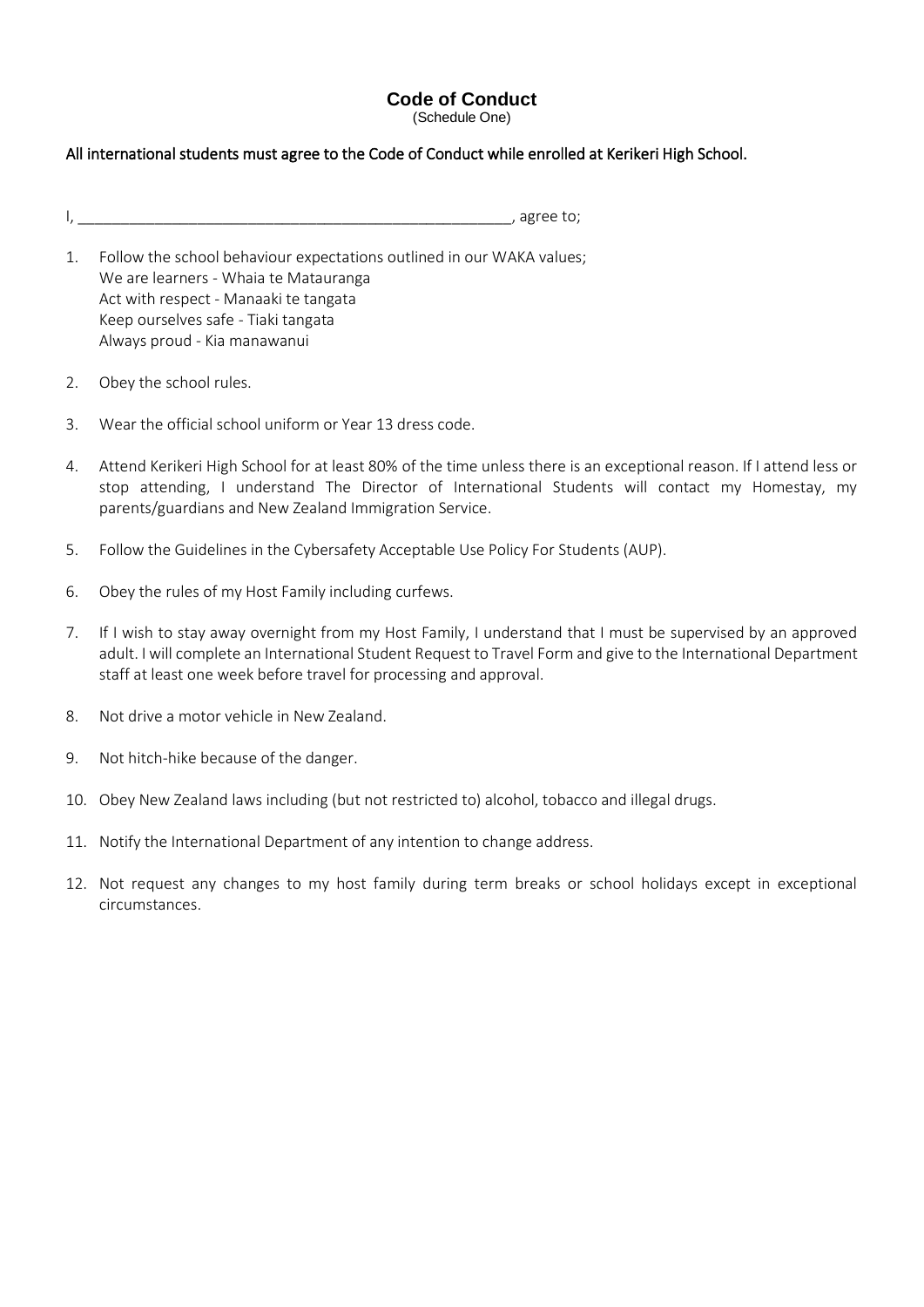# **Disciplinary Policy**

(Schedule Two)

1. The following is the School's current disciplinary policy for dealing with breaches of the Agreement. This is not intended to restrict the School's general power of discipline and this policy may be changed from time to time at the discretion of the School.

#### **Overview**

- 2. Except in serious situations where immediate termination of the Agreement is necessary, or where the breach does not call for any formal response other than a warning, the School will try, where appropriate, to follow a two-stage disciplinary process.
- 3. In Stage One, the School will investigate and decide the facts, and will reach a conclusion on what happened and whether it amounts to a breach of the Agreement.
- 4. In Stage Two, if the School has determined that a breach has occurred, the School will consider the appropriate response to that breach, up to and including termination of the Agreement.
- 5. The Student will have an opportunity to provide a response to the alleged breach that the School is investigating (**the Allegation**) and any proposed disciplinary action that the School is considering taking (**the Proposed Action**).
- 6. This policy does not limit the School's power to take appropriate disciplinary action urgently and without following this process if this is necessary having regard to the seriousness of the breach.
- 7. This policy also does not limit the School's power to suspend the student for the duration of the disciplinary process where suspension is considered necessary for the safety or education of any person.

#### **General Policy**

- 8. When the School is conducting a disciplinary process involving the Student it will aim to provide the Student with the following:
	- (a) a written summary of the Allegation or the Proposed Action;
	- (b) an opportunity to respond to the Allegation or the Proposed Action, either in person or in writing or both, at the choice of the Student;
	- (c) an opportunity to consider the Allegation or the Proposed Action for a reasonable period of time (keeping in mind the seriousness of the Allegation or the Proposed Action) before giving a response;
	- (d) an opportunity to contact their Parent before giving a response, unless the delay caused by contacting that person is unreasonable keeping in mind the seriousness of the Allegation or Proposed Action;
	- (e) an opportunity to have an independent support person of their choice present at any meeting relating to the disciplinary process;
	- (f) an opportunity to meet with that support person in private at any stage during the disciplinary process;
	- (g) an opportunity to have a translator present (or otherwise enable the student to participate in the process in their own language) during any meeting or process if the School or the Student considers that a language barrier means that a translator is required; and
	- (h) a copy of this policy setting out the rights which the Student has when engaging in the disciplinary process.

#### **Disciplinary Procedure**

#### **Stage One: Incident Investigation**

- 9. When the School learns of any incident or any other thing that may be a breach of the Agreement or might otherwise require a disciplinary response, the School will notify the Student of the Allegation and will provide the Student with an opportunity to give a response.
- 10. Where appropriate, keeping in mind the seriousness of the Allegation, the Student will have the opportunity to respond either in person or in writing or both, at the choice of the Student. The School will receive this response and give it genuine consideration before making a decision about the Allegation.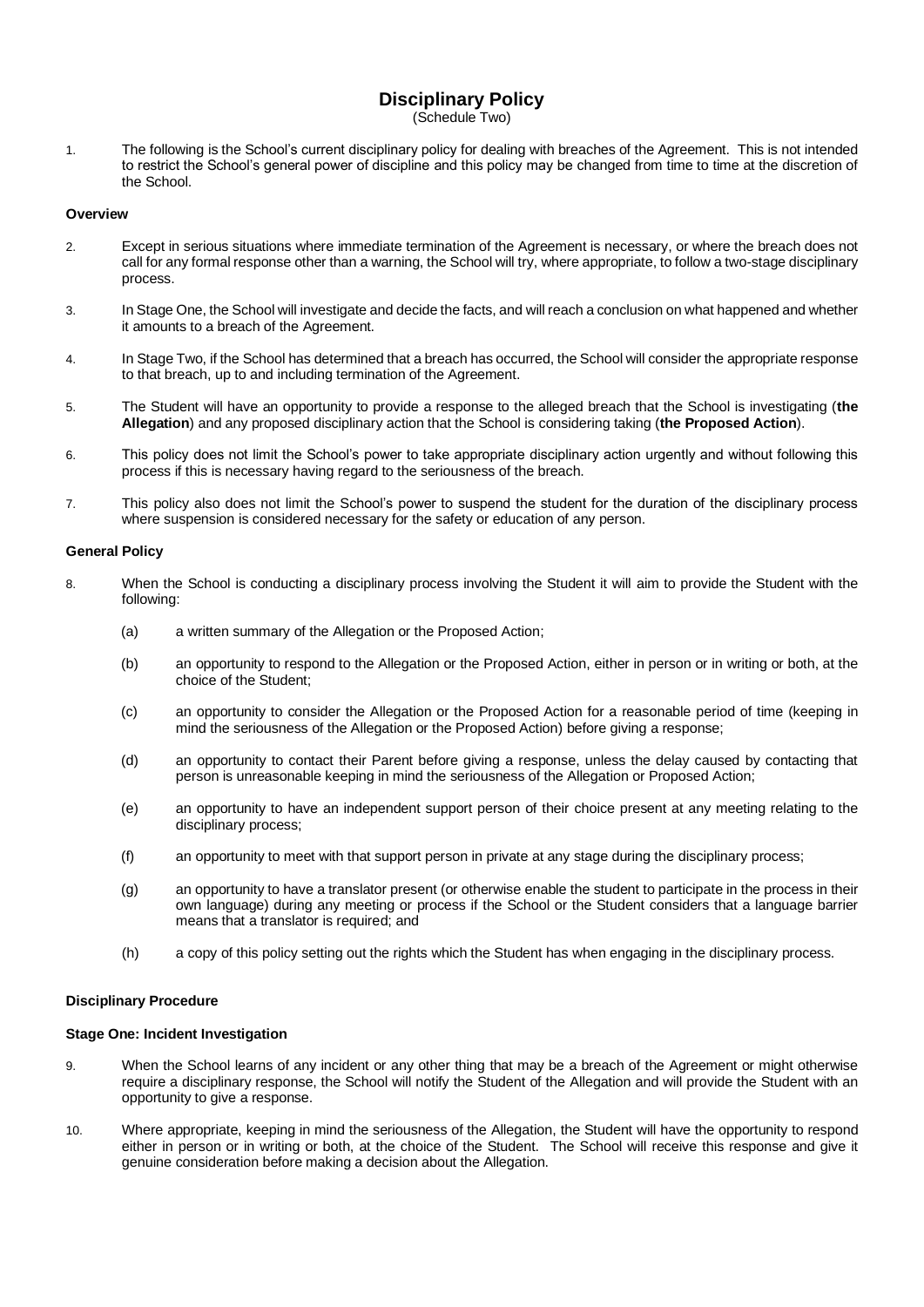11. When the School makes a decision about the Allegation it will inform the Student and parent, in writing if possible, about its conclusion as to what happened and whether it amounts to a breach of the Agreement.

# **Stage Two: Outcome Discussion**

- 12. If the School determines that a breach of the Agreement has occurred, it will inform the Student and parent of the possible disciplinary actions that it will consider taking in response to the breach and will provide the Student and parents with an opportunity to give a response.
- 13. Where appropriate, keeping in mind the seriousness of the breach, the Student and parent will have the opportunity to respond either in person or in writing or both, at the choice of the Student. The School will receive this response and give it genuine consideration before deciding the disciplinary action to be taken.
- 14. When the School decides the disciplinary action that it will take in response to the breach, it will inform the Student and parents of its decision, in writing if possible. The disciplinary action will not take effect, and no actions will be taken to put it into place, until the Student and parents have been informed of the decision.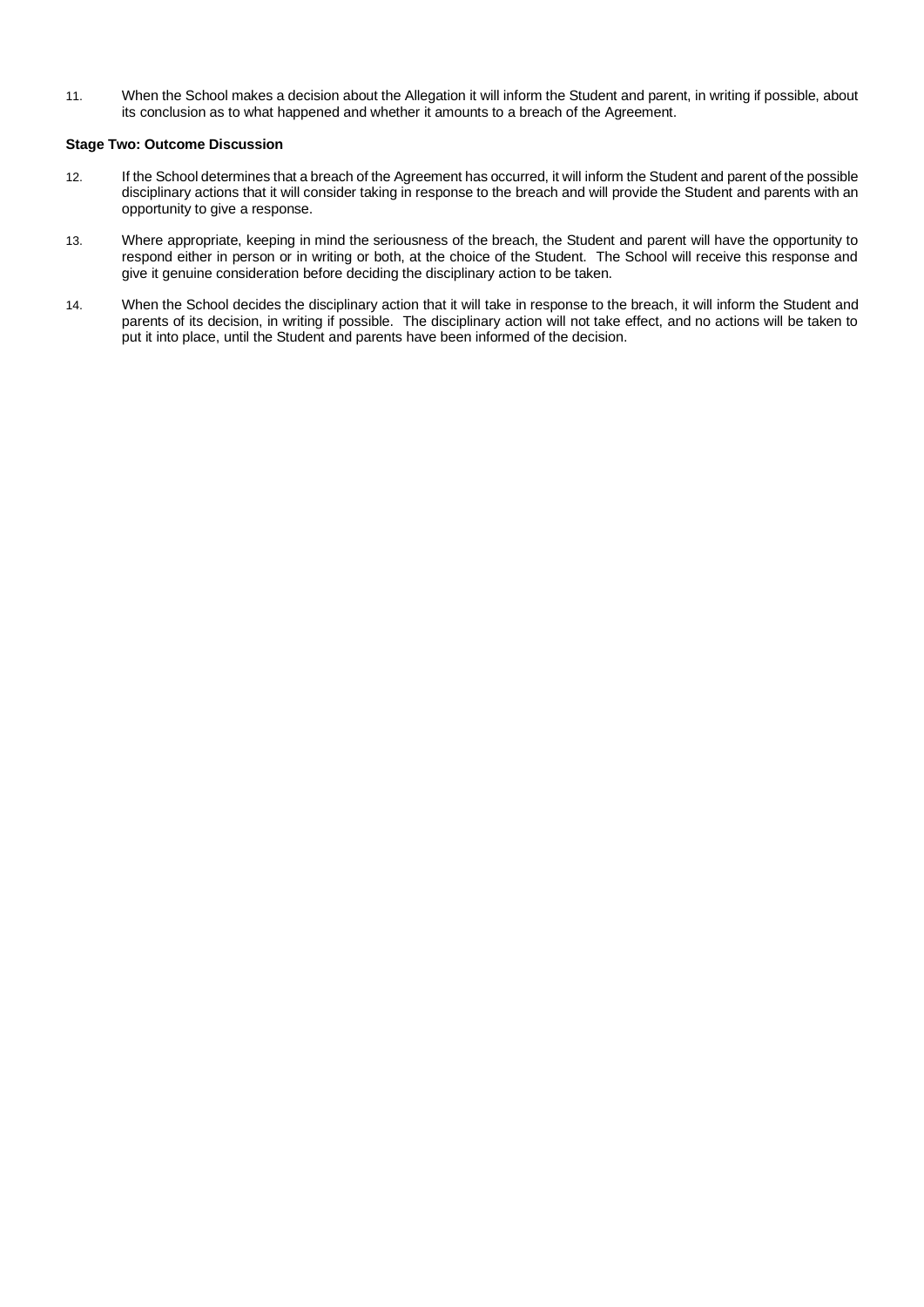# **Refund Policy**

(Schedule Three)

### **Requests for a refund of international student fees**

- The school will consider all requests for a refund of international student fees. Requests should be made in writing to the school as soon as possible after the circumstances leading to a request. All refunds will be settled under the terms of this policy unless otherwise agreed by the school.
- 2. A request for a refund should provide the following information to the school:
	- a. The name of the student
	- b. The circumstances of the request
	- c. The amount of refund requested
	- d. The name of the person requesting the refund
	- e. The name of the person who paid the fees

The bank account details to receive any eligible refund, including bank address and swift code where relevant

Any relevant supporting documentation such as receipts or invoices

#### **Non-Refundable Fees**

- 3. The school is unable to refund some fees. The following fees relate to expenses that the school may have paid or will incur as a result of receiving an application for enrolment and cannot be refunded:
	- a. **Administration Fee**: Administration fees meet the cost of processing an international student application. Administration fees exists whether an application is accepted or not or whether a student remains enrolled after an application is accepted.
	- b. **Insurance:** Once insurance is purchased, the school is unable to refund insurance premiums paid on behalf of a student. Students and families may apply directly to an insurance company for a refund of premiums paid.
	- c. **Homestay Placement Fee:** Homestay placement fees meet the cost of processing a request for homestay accommodation by the student. Costs incurred for arranging homestay accommodation for international students before the refund request cannot be refunded.
	- d. **Used Homestay Fees:** Homestay fees paid for time the student has already spent in a homestay cannot be refunded. Used homestay fees may also include a notice period of two weeks.
	- e. **Portion of Unused Tuition Fees:** The school may retain a portion of unused tuition fees. Amounts retained will relate to costs that have been incurred or committed by the school and may vary.

### **Requests for a refund for failure to obtain a study visa**

4. If an international student fails to obtain an appropriate visa, a refund of international student tuition fees will be provided less any administration fee that has been paid. Evidence must be provided to the school of Immigration New Zealand declining to grant a visa.

#### **Requests for a refund for enrolment of one term or less:**

- a. Where a student is enrolled for one term or less and withdraws early, either before or after the start date of enrolment, other than where they have failed to obtain an appropriate visa and have provided evidence of this, there will be no refund of tuition fees or other relevant non-refundable fees.
- b. Where the school terminates the enrolment of a student enrolled for one term or less, there will be no refund of tuition fees, or other relevant non-refundable fees.

### **Requests for a refund for voluntary withdrawal** (Enrolments of more than one term):

5. If an international student voluntarily withdraws, whether before or after the start date of their enrolment, other than where they have failed to obtain an appropriate visa and have provided evidence of this, a refund will be provided less a minimum of ten weeks tuition fees and other any relevant non-refundable fees as outlined in this policy. The minimum ten week notice period will begin the day after the date on which the school receives written notice of the student's intention to withdraw.

#### **Requests for a refund where the school fails to provide a course, ceases as a signatory, or ceases to be a provider**:

- 6. If the school fails to provide the agreed course of education or is no longer a signatory to the Code or no longer operates as an international education provider, the school will negotiate with the student or their family to either:
	- a. Refund the unused portion of international student tuition fees or other fees paid for services not delivered, or
	- b. Transfer the amount of any eligible refund to another provider, or
	- c. Make other arrangements agreed to by the student or their family and the school.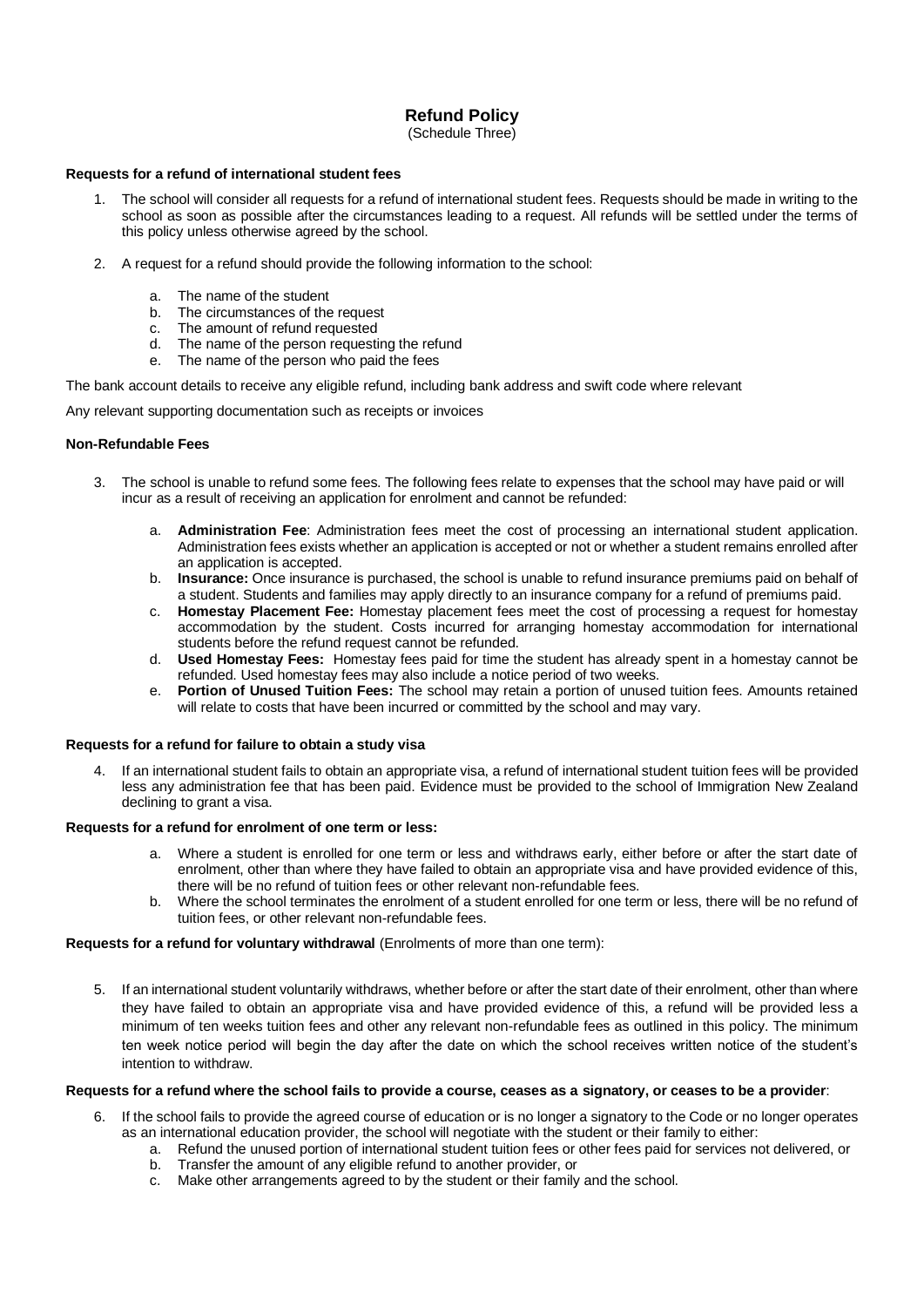### **Other circumstances where a refund request may be considered:**

#### **Where a student's enrolment is ended by the school**

- 7. In the event a student's enrolment is ended by the school for a breach of the Contract of Enrolment, the school will consider a request for a refund less:
	- a. Any non-refundable fees set out in this policy
	- b. A minimum of ten weeks tuition fees from the date of termination
	- c. Any other reasonable costs that the school has incurred in ending the student's enrolment

#### **Where a student changes to a domestic student during the period of enrolment**

8. If an international student changes to a domestic student after the start date of their enrolment, reasonable written notice of the change is required by the school. A refund will be provided less a minimum of ten weeks tuition fee and other any relevant non-refundable fees as outlined in this policy. The ten weeks will begin the day after the school receives written evidence of the student's domestic student status.

#### **Where a student voluntarily requests to transfer to another signatory**

If an international student requests to transfer to another signatory after the start date of their enrolment, reasonable written notice of the transfer is required by the school. A refund will be provided less a minimum of ten weeks tuition fee and other any relevant non-refundable fees as outlined in this policy. The ten weeks will begin the day after the school receives written notice of the student's intended withdrawal.

# **Refund of other fees**

#### **Requests for a refund of homestay fees**

- 10. If for any reason, an international student withdraws after their stay in a school homestay, any unused homestay fees will be refunded, less any relevant non-refundable fees set out in this policy.
- 11. Where a student moves from a school homestay and requests a refund of any unused homestay fees, these will be refunded less any non-refundable fees set out in this policy.

#### **Outstanding activity fees or other fees**

12. Any activity or other fees incurred by a student during enrolment and owed to the school at the time of withdrawal, will be deducted from any eligible refund.

#### **Refunds to be made to the country of receipt**

13. Unless otherwise agreed in writing, all eligible refunds of fees of NZD\$1,000 or more received from outside of New Zealand will be refunded to a nominated bank account in the source country.

#### **Rights of families after a decision regarding a refund has been made**

- 14. A decision by the school relating to a request for a refund of international student fees will be provided to the student or family in writing and will set out the following information:
	- a. Factors considered when making the refund decision
	- b. The total amount to be refunded
	- c. Details of non-refundable fees
- 15. In the event the Student or their parent is dissatisfied with a refund decision made by the School or is dissatisfied with the process the School followed when making the refund decision, they have the right to have the refund decision reviewed by the International Student Disputes Resolution Scheme or to make a complaint to the Code Administrator.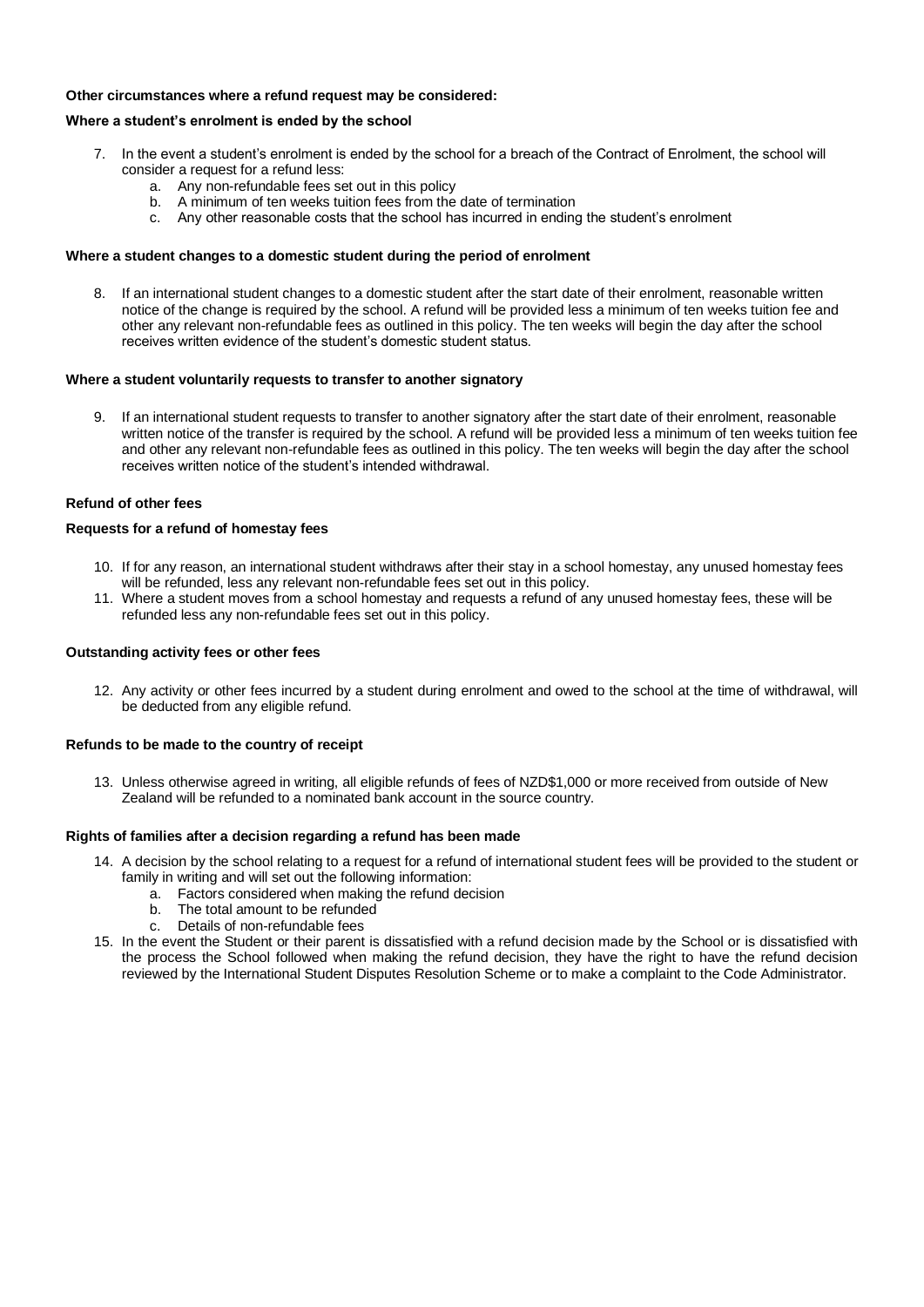# **INTERNATIONAL STUDENT ACCOMMODATION AGREEMENT**

**(When placing a student in a School Approved Homestay)**

**Terms and Conditions:**

1. For the purposes of this Agreement the following terms shall have the following meanings:

**Accommodation** means the residential accommodation provided to the Student under to this Agreement.

**Accommodation Requirements** means the rules and requirements of the Accommodation as set out in Schedule One.

**Agreement** means this Accommodation Agreement between the Student, School, and Parents which governs the Student's Accommodation arrangements.

**Application Form** means the standard enrolment application form.

**Code** means the Education (Pastoral Care of International Students) Code of Practice 2016 as updated from time to time and available online at www.legislation.govt.nz under Education (Pastoral Care of International Students) Code of Practice 2016.

**Contract of Enrolment** means the agreement between the Student, the School and the Parents which governs the Student's Tuition.

**Homestay** has the meaning as set out in the Code.

**Parents** means the Parents referred to in the Application Form.

**Residential Caregiver** means the person responsible for the Student at the Accommodation.

**Residential Caregiver Agreement** means an agreement between the School and the Residential Caregiver.

**School** means the school referred to in the Contract of Enrolment.

**Student** means the International Student residing at the Accommodation as referred to in the Application Form.

**Tuition** means the education of the Student at the School.

All other terms have the same meaning as in the Contract of Enrolment.

- 2. The School is a signatory to and complies with the Code. Unless living with a parent, every international student is required to live at an Accommodation approved by the School in line with the requirements of the Code.
- 3. The Parents and Student agree to the following terms and conditions of the Accommodation:
	- (a) The School agrees that all information regarding the Residential Caregiver, the Parents and the Student relating to the Accommodation will be kept confidential, except disclosure:
		- (i) To the Student, the Parents or Residential Caregiver (as the case may be);
		- (ii) To any professional consultant or such person where it is in the interests of the Student to provide the information;
- (iii) According to any statutory or other legal duty.
- (b) The Parents agree that if behaviours or conditions of the Student emerge after placement with a Residential Caregiver such that the Residential Caregiver is unable to provide the level of accommodation or care required for the safety and wellbeing of the Student, the School may terminate this Agreement.
- (c) The Parents or the Student have the right under the Privacy Act 1993 to see and request corrections of any personal information held by the School concerning them in relation to the Student's placement with a Residential Caregiver.
- (d) Under the Privacy Act 1993, any information collected may be provided to education authorities.
- (e) These terms and conditions may be changed by the School (acting reasonably) upon reasonable notification from time to time and will continue to apply until notified otherwise.
- 4. If the Parents provide misleading information or fail to disclose information about the Student prior to placement with the Residential Caregiver and during the term of the Homestay the School may (in its sole discretion):
	- (a) Charge the Parent such fees as required to pay for extra requirements due to providing misleading information or the lack of disclosure; or
	- (b) Terminate this Agreement.
- 5. The initial appointment and ongoing engagement of the Residential Caregiver is subject at all times to:
	- (a) the Residential Caregiver and the School entering into a Homestay Carer Agreement or a Designated Caregiver Agreement; and
	- (b) the School's usual requirements and policies relating to the Accommodation.
- 6. The School will ensure that to the best of its ability:
	- (a) The Accommodation provides a safe, positive and healthy environment for the Student and complies with the Code:
	- (b) The Residential Caregiver's appointment has not involved any form of gift (financial or otherwise) to or from a third party;
	- (c) The appointment of the Residential Caregiver does not represent any actual or perceived conflict of interest, and that any possible conflict of interest has been notified to the School;
	- (d) The Residential Caregiver will take all reasonable steps to ensure the Student's compliance with New Zealand laws (including, where appropriate, informing the Student of such laws), and will immediately report any possible legal breach to the School; and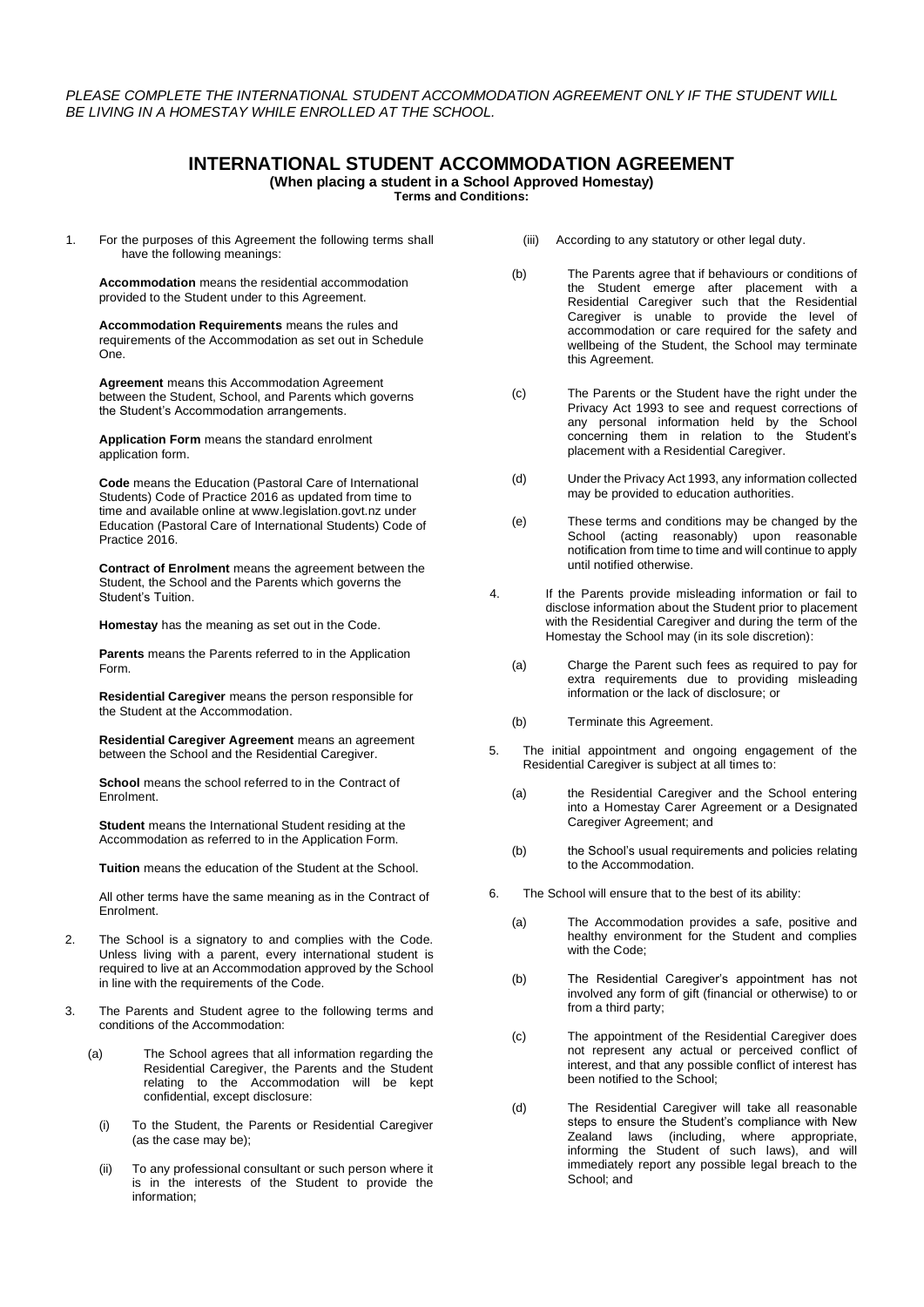- (e) The Student only engages in lawful, responsible and positive recreational activities outside of School.
- 7. Unless otherwise agreed in writing by the parties, the Parents agree for the Student to travel and stay overnight within New Zealand in the care of their Residential Caregiver for not more than seven days where the travel does not involve the Student participating in any adventure activities or extreme sports, or result in the Student missing any scheduled school days.
- 8. The School will seek specific written agreement from the Parents for travel or overnight stays of more than seven days or that results in the Student missing any scheduled school days.
- 9. The Student will seek specific written agreement from the School before the Student, being a Student of any age, participates in any activities which are considered to be adventure activities or extreme sports. The School will only give such Agreement where approved by the Parents.
- 10. The School may take such measures as it considers appropriate (acting reasonably) to monitor compliance with the Code. This may include regular check-ins with both the Student and the Residential Caregiver.
- 11. Unless otherwise agreed in writing, the Student will be entitled to start their Homestay at the Accommodation 5 days before the Period of Enrolment (as that term is defined in the Contract of Enrolment) starts and 5 days following the end date of the Period of Enrolment (as that term is defined in the Contract of Enrolment). Should this Agreement be terminated before the expiry of the Period of Enrolment the Student will be required to move out of the Accommodation immediately. The School may, at its sole discretion, and without being required to do so, extend the time for the Student to move out of the Accommodation. Any such extension shall be given in writing and shall be without prejudice to the School's right to later insist that the Student immediately move out of the Accommodation.

#### **Expectations**

- 12. The Student will comply at all times with the Accommodation Requirements and the Parents shall work with the School to ensure such compliance.
- 13. In the event that the Student is removed from a Residential Caregiver for any reason, the School will take all reasonable steps to find, over a reasonable period of time (as determined by the School in its absolute discretion), appropriate alternative approved Accommodation for the Student.
- 14. The Student will treat the Accommodation with due care and respect and the Student is liable for costs associated with repairing any damage caused to the Accommodation by the Student. For avoidance of doubt, the School is not responsible for any damage caused to the Accommodation by the Student.

**Fees**

15. The Parents must pay all accommodation fees to the School according to the School's fee schedule as defined in the applicable Contract of Enrolment.

#### **Termination**

- 16. The School reserves the right to terminate this Agreement if the Student is in breach of the Accommodation Requirements.
- 17. If the Student is suspended, expelled or excluded from the School, the parties agree that this shall constitute a breach of the Accommodation Requirements and this Agreement may be terminated as a consequence.
- 18. Where this Agreement is terminated, fees may be refunded according to School Policies.

#### **General**

- 19. This Agreement shall be construed and take effect according to the non-exclusive laws of New Zealand. In relation to any legal action or proceedings arising out of or in connection with this Agreement, the Parents:
	- (a) submit to the non-exclusive jurisdiction of the Courts of New Zealand; and
	- (b) agree that proceedings may be brought before any Court including any forum constituted under the Arbitration Act 1908 within New Zealand, and waive any objection to proceedings in any such Court or forum on the grounds of venue or on the grounds that the proceedings have been brought in an inconvenient forum.
- 20. Notices given under this Agreement must be in writing and given to the addresses set out in the Application Form. Those sent by post will be considered to have been received ten (10) days after posting. The Parties agree that email correspondence is a suitable means of communication and emails will be considered to have been received when acknowledged by the party or by return email.
- 21. This Agreement contains the entire understanding of the parties and overrides any prior promises, representations, understandings or agreements.
- 22. The parties acknowledge that prior to signing this Agreement, they have had the opportunity to seek independent legal advice about its content and effect.

#### **Disputes**

23. The parties agree that any dispute in relation to this Agreement will be resolved according to the Code and the School Policies.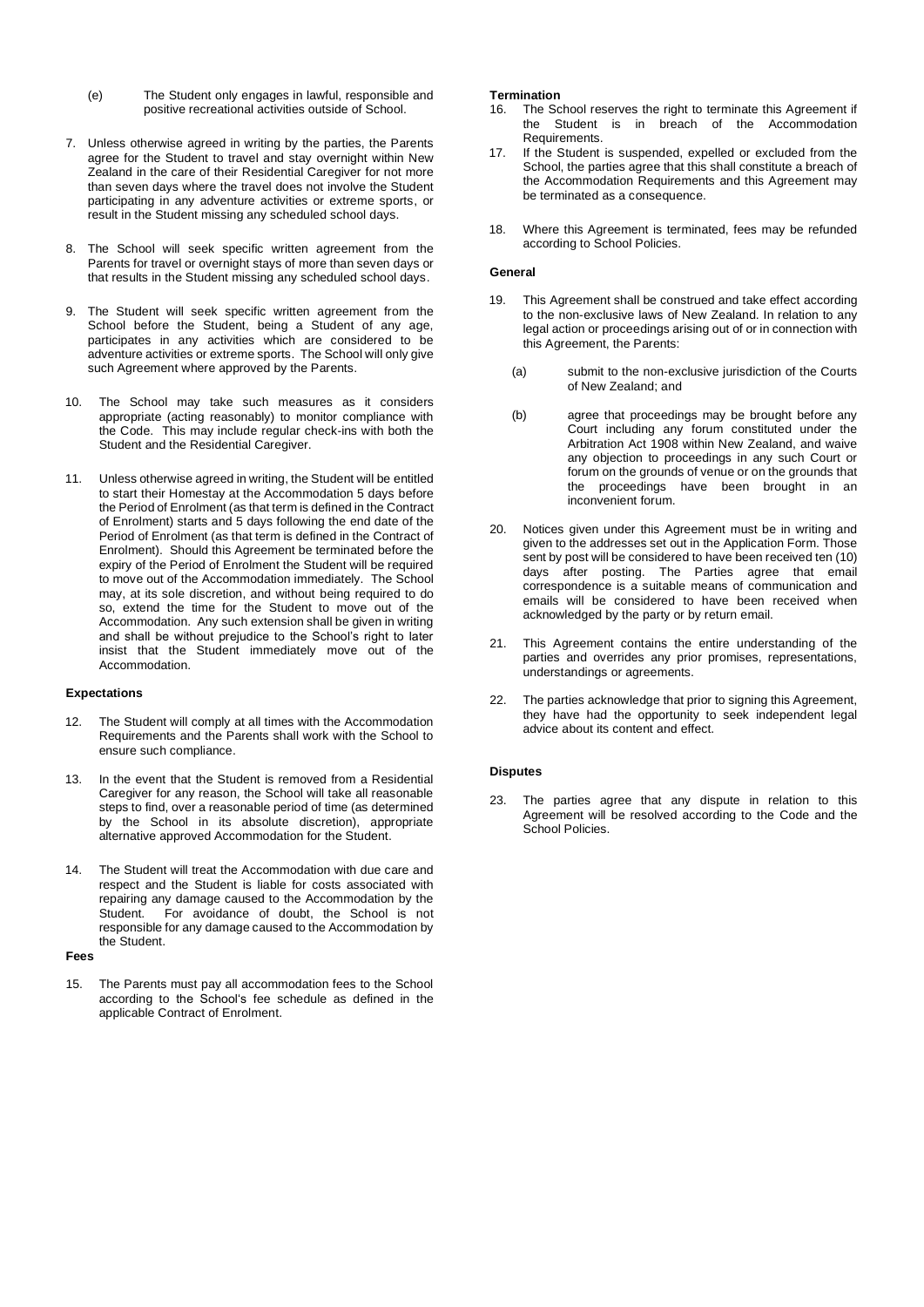# **Accommodation Requirements**

(Schedule One)

### **While living in a School approved Homestay, the Student agrees:**

- 1. To comply with all laws of New Zealand.
- 2. Not to engage in any social or leisure activities that may place them or other persons, in undue danger or risk of harm. This includes the Student putting himself / herself in a position which may give rise to suspicions or allegations of such activities.
- 3. To obtain written permission from Parents and the School prior to obtaining any tattoo, piercing or other bodily embellishments.
- 4. To comply with all Homestay rules, expectations and curfews set by the School and Homestay parents, including any policies of the School which apply.
- 5. To not use or not do anything which may cause damage to the Accommodation, including applying hair dyes, or smoking cigarettes or engaging in any other activity that may cause damage to the Accommodation.
- 6. To keep the Homestay parents informed of their whereabouts at all times.
- 7. To stay at the Homestay address daily and not to travel overnight outside of the town or city (as defined by the School) where the student is living without prior written permission of the School. This clause shall not prevent the Student travelling between the Homestay and the School.
- 8. To respect the privacy, values and property of the Homestay.

# **SIGNING**

### **Parents**

By signing below, the Parents confirm that they have read the Agreement and agree to be bound by it in all respects (initial each page):

| Name(s):      |  |
|---------------|--|
|               |  |
|               |  |
|               |  |
| Signature(s): |  |
|               |  |
|               |  |
|               |  |
| Date:         |  |

#### **School**

By signing below, the authorised signatory of the School confirms that they are authorised to sign on behalf of the School, and confirms that the School will be bound by the Agreement in all respects:

| Name:      |  |
|------------|--|
| Signature: |  |
| Date:      |  |

#### **Student**

By signing below, the Student confirms they have read and understood the Agreement and agrees to abide by the Code, the School Policies and (to the extent applicable) the Agreement:

| Name:      |  |
|------------|--|
| Signature: |  |
| Date:      |  |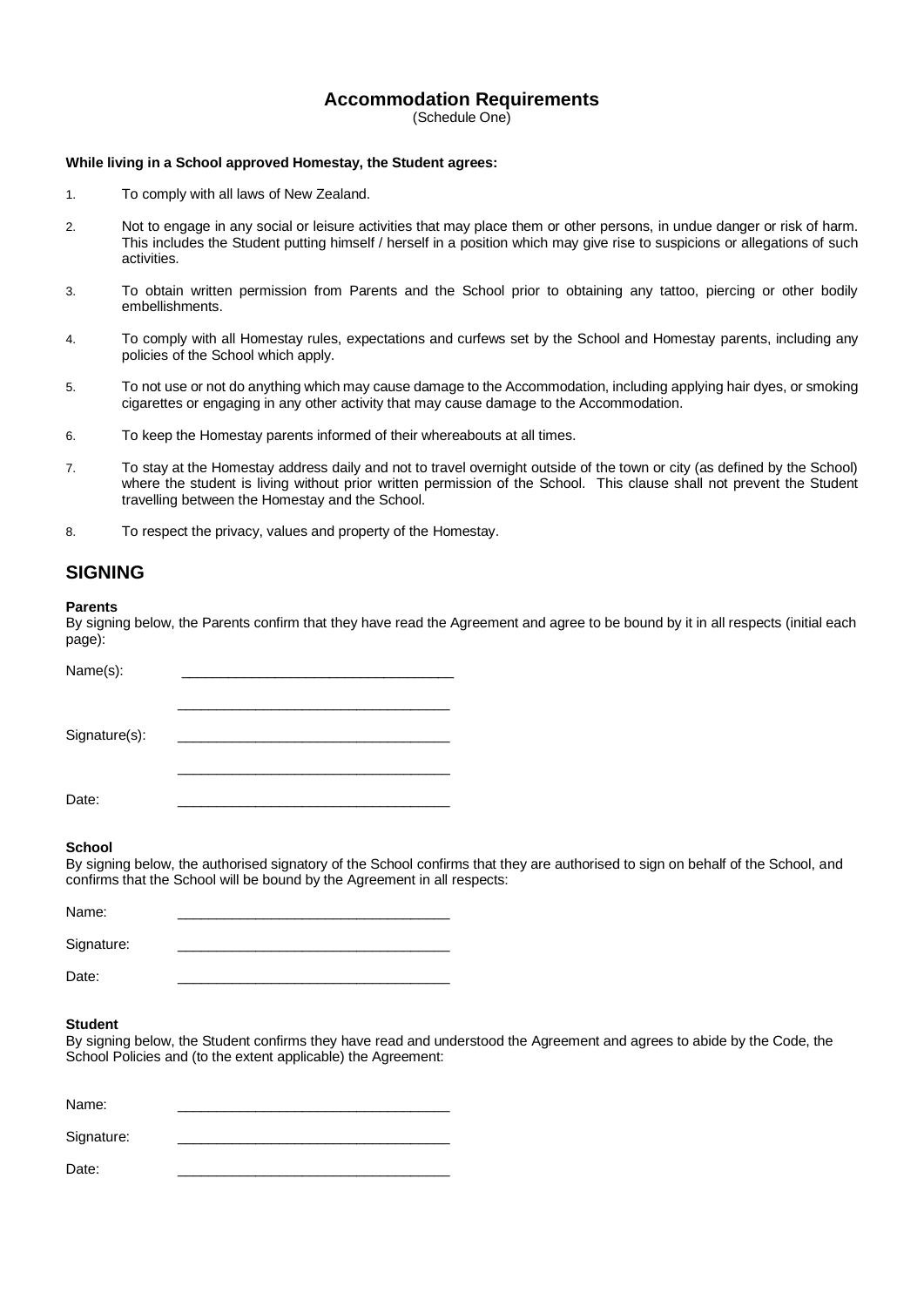# **DESIGNATED CAREGIVER AGREEMENT**

*PLEASE COMPLETE THE DESIGNATED CAREGIVER AGREEMENT ONLY IF THE STUDENT WILL BE LIVING WITH A DESIGNATED CAREGIVER WHILE ENROLED AT THE SCHOOL.*

This is an agreement between the Parent/s, the Designated Caregiver/s and the School (the **Agreement**).

| School name:                                                                  | (the School)                                                         |
|-------------------------------------------------------------------------------|----------------------------------------------------------------------|
| Student's name:                                                               | (the Student)                                                        |
| Name of parent one:                                                           |                                                                      |
| Name of parent two:                                                           | (together the Parents, each a Parent)                                |
| Name of caregiver one:<br>(relative or close family<br>friend):               |                                                                      |
| Name of caregiver two:<br>(eg partner of relative or<br>close family friend): | (together the Designated Caregivers, each<br>a Designated Caregiver) |
| Address:                                                                      |                                                                      |
|                                                                               | (the Residence)                                                      |

# **AGREEMENTS**

- 1. The Student and the Parents are parties to a Contract of Enrolment with the School. All definitions contained in that Contract of Enrolment are considered to form part of this Agreement so far as they are relevant.
- 2. The Parents agree that the Designated Caregiver/s will provide residential care for the Student while enrolled as an international student at the School.
- 3. The School has provided, and the Designated Caregiver/s have read and understood, the sections of the Education (Pastoral Care of International Students) Code of Practice 2016 (the **Code**) relevant to residential caregivers and the School's Information for Designated Caregivers and agree to act as Designated Caregiver/s to the Student according to these requirements.
- 4. For the avoidance of doubt, The Designated Caregiver/s agree that the accommodation provided is caring, safe, positive, is a healthy environment, and supports the Student to achieve their academic goals.
- 5. The School agrees that all information regarding the Designated Caregiver/s relating to the Agreement will be kept confidential, except disclosure to the Student or their parents, to any professional consultant or such person where it is in the interests of the Student to provide the information or according to any statutory or other legal duty.
- 6. Approval is required from the School before the Student is placed with the Designated Caregiver/s.
- 7. The Designated Caregiver/s agree that approval will be provided only after appropriate safety and other checks have been completed by the School in accordance with the Code and School policies.
- 8. The Designated Caregiver/s agree that all members of their household who are 18 years of age and over and eligible to be vaccinated against Covid-19, will be fully vaccinated before a student is placed in their care.
- 9. Failure by the Designated Caregiver/s to provide the evidence of Covid-19 vaccinations required by the School, may result in the School's approval of the Designated Caregiver/s being withheld or withdrawn.
- 10. Failure by the Designated Caregiver/s to provide the residential care required by the School and the Code may result in the School's approval of the Designated Caregiver/s being withdrawn.
- 11. The Designated Caregiver/s agree to support the Student to abide by all rules and expectations set by the School.
- 12. In the event the school withdraws its approval of the Designated Caregiver/s, the Agreement is terminated, and the Student will be placed in alternative accommodation approved by the School at the full cost and expense of the Parents.
- 13. The School may take such measures as it considers appropriate (acting reasonably) to monitor and review the quality of residential care by the Designated Caregiver/s and this may include regular visits to the Designated Caregiver/s and meetings with both the Student and the Designated Caregiver/s.
- 14. The Designated Caregiver/s will provide the School with fourteen days (14) days prior notice of any change in circumstances that may affect the Agreement. This includes any change of Residence or any change to the number of adults living at the Residence. For the avoidance of doubt, an adult is a person 18 years of age or older.